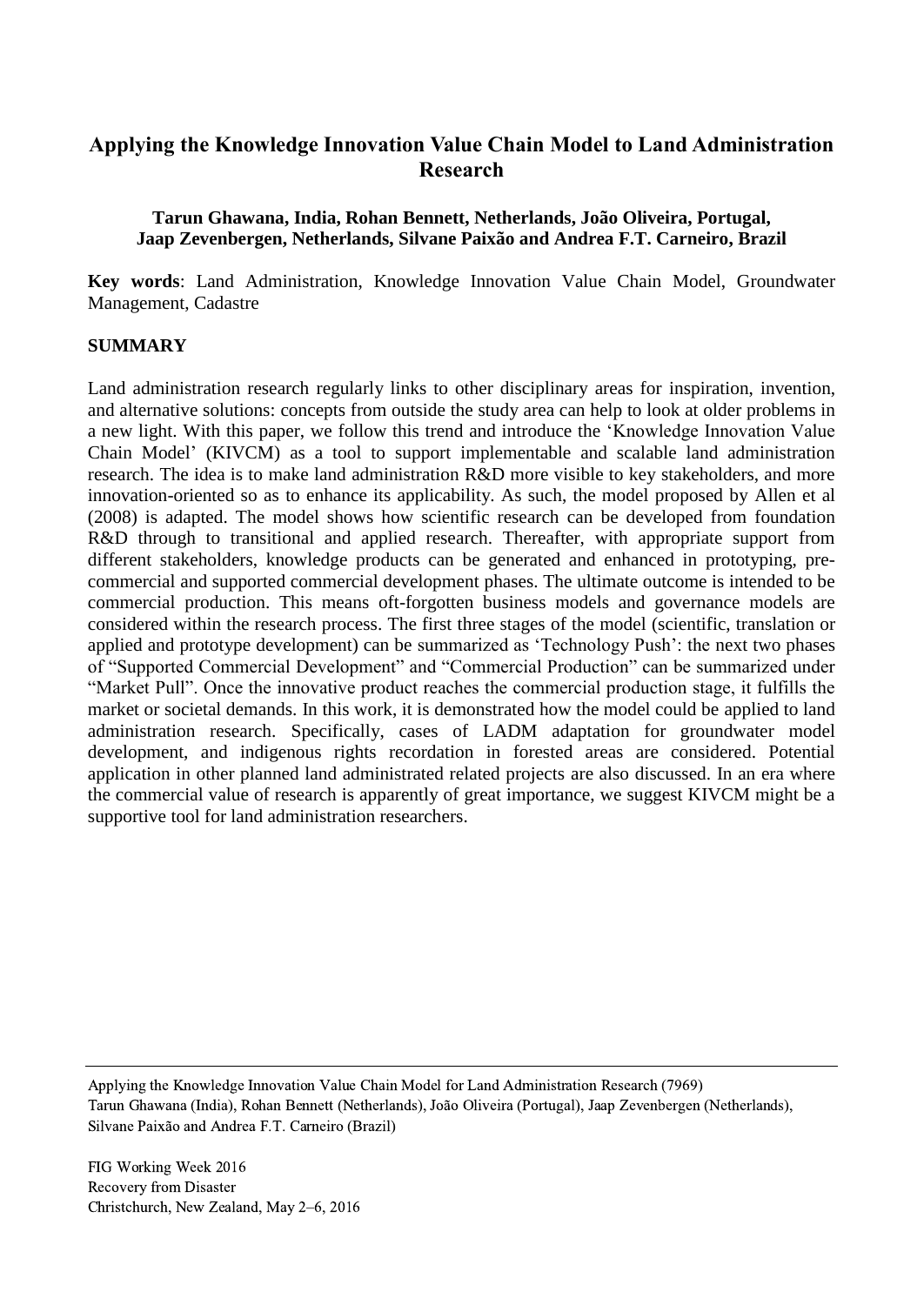# **Applying the Knowledge Innovation Value Chain Model for Land Administration Research**

### **Tarun Ghawana, India, Rohan Bennett, Netherlands, João Oliveira, Portugal, Jaap Zevenbergen, Netherlands, Silvane Paixão and Andrea F.T. Carneiro, Brazil**

## **1. INTRODUCTION AND BACKGROUND**

Land administration is an emerging academic study area: increases in scientific publications related to the domain are a testament to this. Many of the works explore new conceptual understandings for the domain, whilst others deal with more practical aspects of system design. In this paper, we would like to propose a stakeholder or client oriented approach for land administration research. Building from the ideas presented in Magis and Zevenbergen (2014), we introduce the Knowledge Innovation Value Chain Model (KIVCM) as another tool for focusing land administration research. Like Magis and Zevenbergen (2014), we agree it is important to consider the whole value chain, not just a organization's mandate: land administration researchers need to focus on supporting the clients and not just the internal processes of land administration agencies.

KIVCM has relevance given current climate for funded research. As an example, in the European context, the "European Paradox" is often mentioned, whereby it argued that despite the good quality scientific performance of European countries, there appears to be a non-transference of these research outcomes into innovation and commercial exploitation. Findings of some studies hint towards this becoming a regional and global problem (European Commission, 2013).

We argue there is a need to make land administration more visible and innovation-oriented, so as to enhance its appeal across the different strata of stakeholders. The stakeholders could be a government department, the citizens or civil society organizations it interacts with, or a private sector entity interested in developing its business around land administration and management applications.

It is important to note innovation "is neither the research process, nor the same as invention. Innovation is the process of creating something that is replicable at an economic scale and that answers a specific need. In other words, it must be economically viable and provide a solution to a challenge better than competing solutions." (Greenovate Europe, 2013). To provide market orientation, technological evaluation and cost-efficiency, non-conventional research partners in the form of customers, suppliers and innovative service companies, can be included as partners in R&D projects. This also promotes risk sharing of market launch of a R&D based outcomes (Greenovate Europe, 2013)

## **2. KNOWLEDGE INNOVATION VALUE CHAIN MODEL (KIVCM)**

KIVCM is conceptually shown in Figure 1 (Allen et al, 2008). As described by its authors, it is a linear model commencing from basic R&D, focusing on experimental research, and then moves

Applying the Knowledge Innovation Value Chain Model for Land Administration Research (7969) Tarun Ghawana (India), Rohan Bennett (Netherlands), João Oliveira (Portugal), Jaap Zevenbergen (Netherlands), Silvane Paixão and Andrea F.T. Carneiro (Brazil)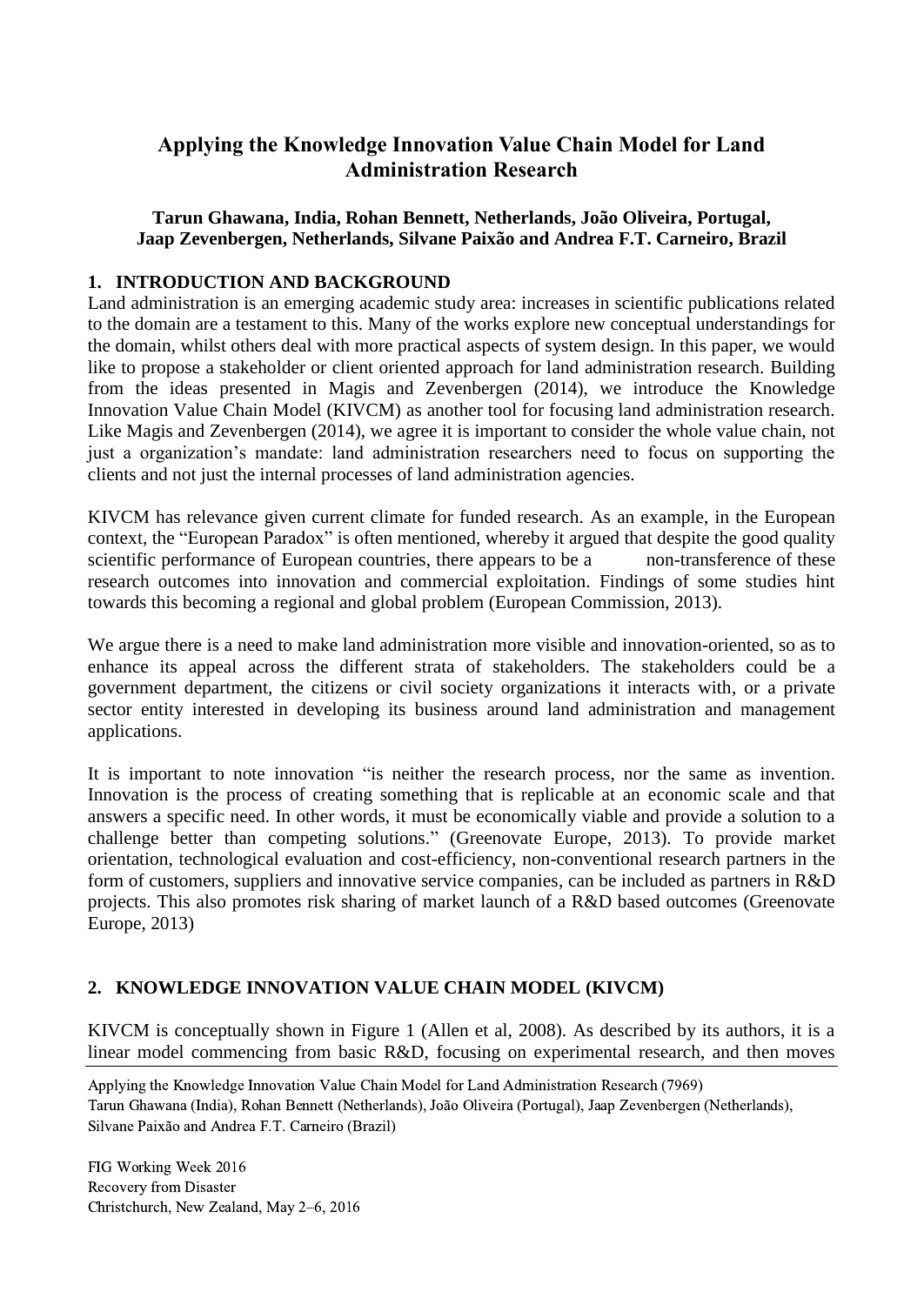towards generating knowledge products, supported by consumers and government, as an output for consumers.



**Figure 1: Knowledge Innovation Value Chain Model (Source: Prospects for and barriers to domestic micro generation: a United Kingdom perspective. Applied Energy 2008; 85 (6): 528-544.)**

For the purposes of our study and land administration focus, it is slightly customized (Figure 2), however, it remains a linear model. As per Figure 1, the starting point is R&D, led by key research actors and supported by government, and potentially private sector investors. The next element involves transitional or applied research. Here, the focus is on relating the knowledge generated from basic science to a particular theme or issue. The success of knowledge products generated from such kinds of research can lead to a pre-commercial prototype. In next phase, prototypes, based on their assessed potential for success, are transformed into supported commercial development. At this stage, support can be provided fully by the government, or private players can also be involved, depending at their assessment of its future potential. Once successful, the product reaches the final stage of innovation value chain, commercial production. The whole value chain is impacted by national and international policy interventions, as well as investment support at different stages. The first three stages (scientific, translational or applied and prototype development) can be easily summarized as "Technology Push" while next two phases of "Supported Commercial Development" and "Commercial Production" can be summarized under "Market Pull". Once the innovative product reaches the commercial production stage, it fulfills the market or societal demands. Another aspect of this chain could be "Technology Pull" where market or societal needs drives the type of research that will take place at conceptual level of scientific research or applied research level.

Applying the Knowledge Innovation Value Chain Model for Land Administration Research (7969) Tarun Ghawana (India), Rohan Bennett (Netherlands), João Oliveira (Portugal), Jaap Zevenbergen (Netherlands), Silvane Paixão and Andrea F.T. Carneiro (Brazil)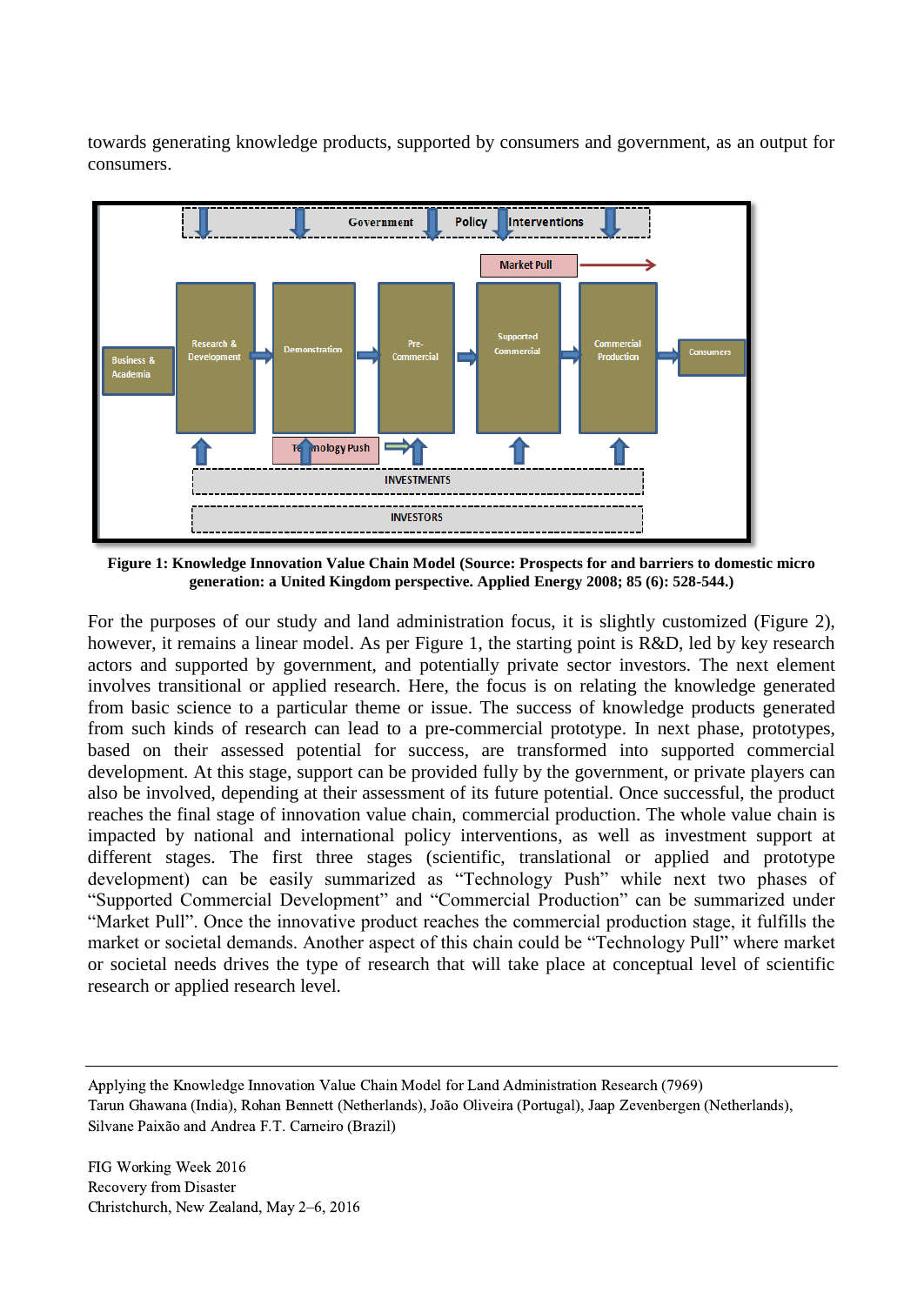

**Figure 2: Slightly customized land administration approach including technology pull factor**

## **3. APPLYING KIVCM IN THE LAND ADMINISTRATION DOMAIN**

Similar approaches to KIVCM are no doubt already applied in some areas of the land administration – however, the authors argue more widespread use of the innovation-mindset could be of great benefit to the land administration domain. Here, a few examples applications are provided.

First, consideration is given to its potential application in the development of an integrated groundwater management model; one that is able to serve the needs of market or society. In this example, the land related R&D might be considered as attempt to build standardized UML models of core land administration related objectives. The prevailing knowledge product can be considered the ISO Land Administration Domain Model (LADM). Subsequently, LADM's spatial unit concept, allowing for both 2D and 3D objectives, can be effectively applied to research on groundwater management. In the next phase, depending on the successful generation of knowledge products, a prototype model for integrated groundwater management can be developed; one that considers land and water aspects in an integrated manner. Further, this model can be financially supported for advanced development by government or even private players based on potential assessment for societal or market needs. Once fully developed, the model can be commercially applied to address the specific needs of different stakeholders. This whole knowledge-to-innovation value chain follows the approach of "Technology Push" to "Market Pull" where the market accepts a conceptual development after its potential Commercial assessment. In this example, groundwater quantity assessment is demanded by farmers and urban area private water suppliers. These market

Applying the Knowledge Innovation Value Chain Model for Land Administration Research (7969) Tarun Ghawana (India), Rohan Bennett (Netherlands), João Oliveira (Portugal), Jaap Zevenbergen (Netherlands), Silvane Paixão and Andrea F.T. Carneiro (Brazil)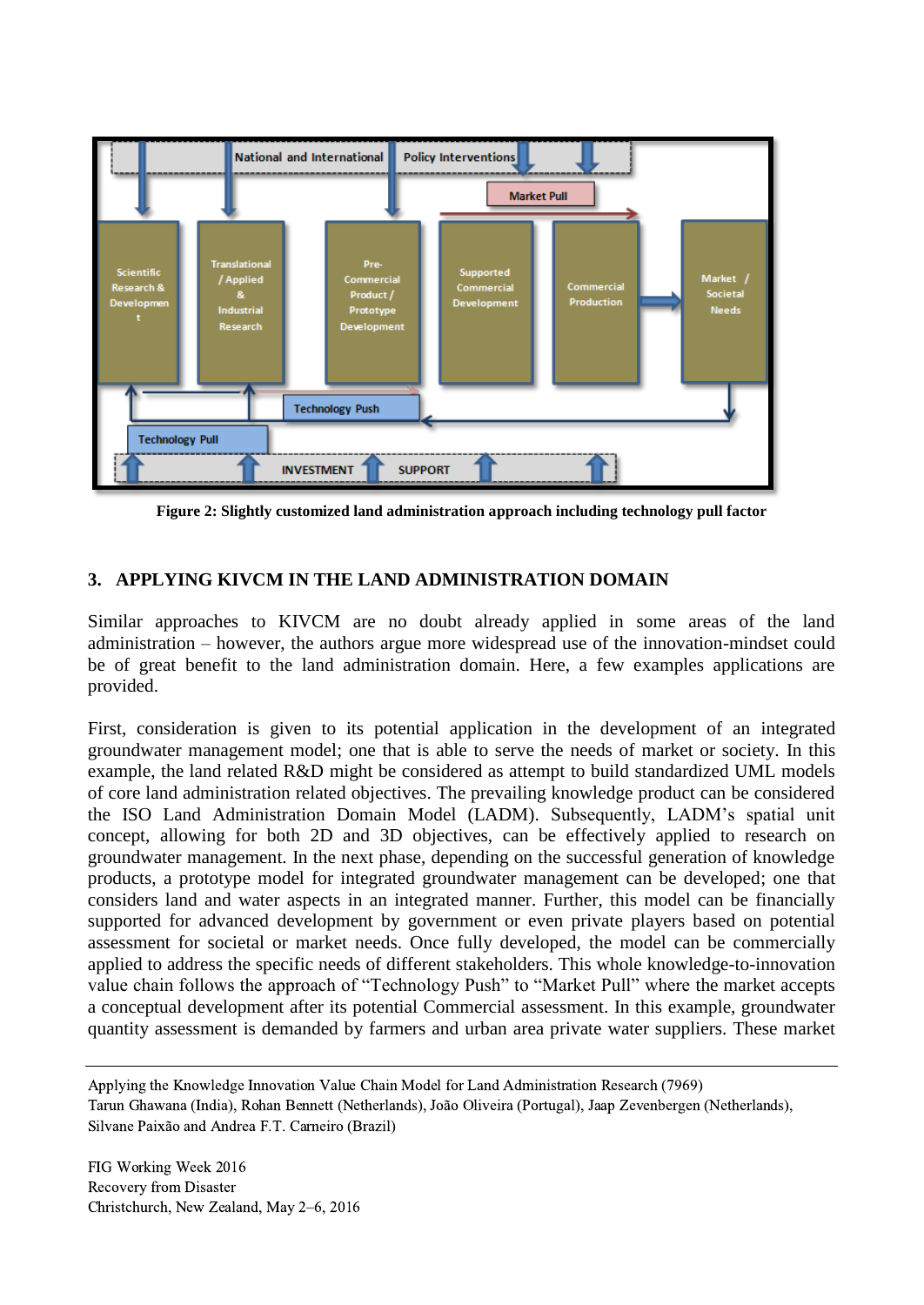needs could be the specific market or societal needs that can drive conceptual research stages to generate new knowledge (Figure 3).



**Figure 3: Knowledge Innovation Value Chain for the development of Integrated Groundwater Management**

A second example is now considered: the case of the need to secure the rights of indigenous tribes on forest land – as demonstrated in Ghawana et al (2012) and Paixao et al (2013). Again, the LADM development process provides the base R&D and knowledge products. An application of the model, with the required customization for commercial use, could assist in meeting the specific needs of indigenous communities and mining companies alike: in the case, minerals are usually found in those areas which fall in forests that are claimed ancestral lands by tribal communities. A specific case from India, relates to the Niyamgiri Hills and surrounding forest area in Odisha Province (Centre for Science and Environment, India, 2010). In the case, the mining investor lost a bauxite claim: the tribe claimed on the project area. A tool for identifying the overlapping claims was not available from government-alone. If a such a tool existed, based on LADM, it could provide local communities, investors, and the decision making authorities, the ability to unpack the complexities associated with such an assessment. Moreover, it could assist different stakeholders investing large amount only to have plans scuttled at a later stage.

A third example can be found in Frederico (2014): a model, based on LADM, is proposed to assist in the evaluation and monitoring of public properties in Brazil. Currently, these lands are registered

Applying the Knowledge Innovation Value Chain Model for Land Administration Research (7969) Tarun Ghawana (India), Rohan Bennett (Netherlands), João Oliveira (Portugal), Jaap Zevenbergen (Netherlands), Silvane Paixão and Andrea F.T. Carneiro (Brazil)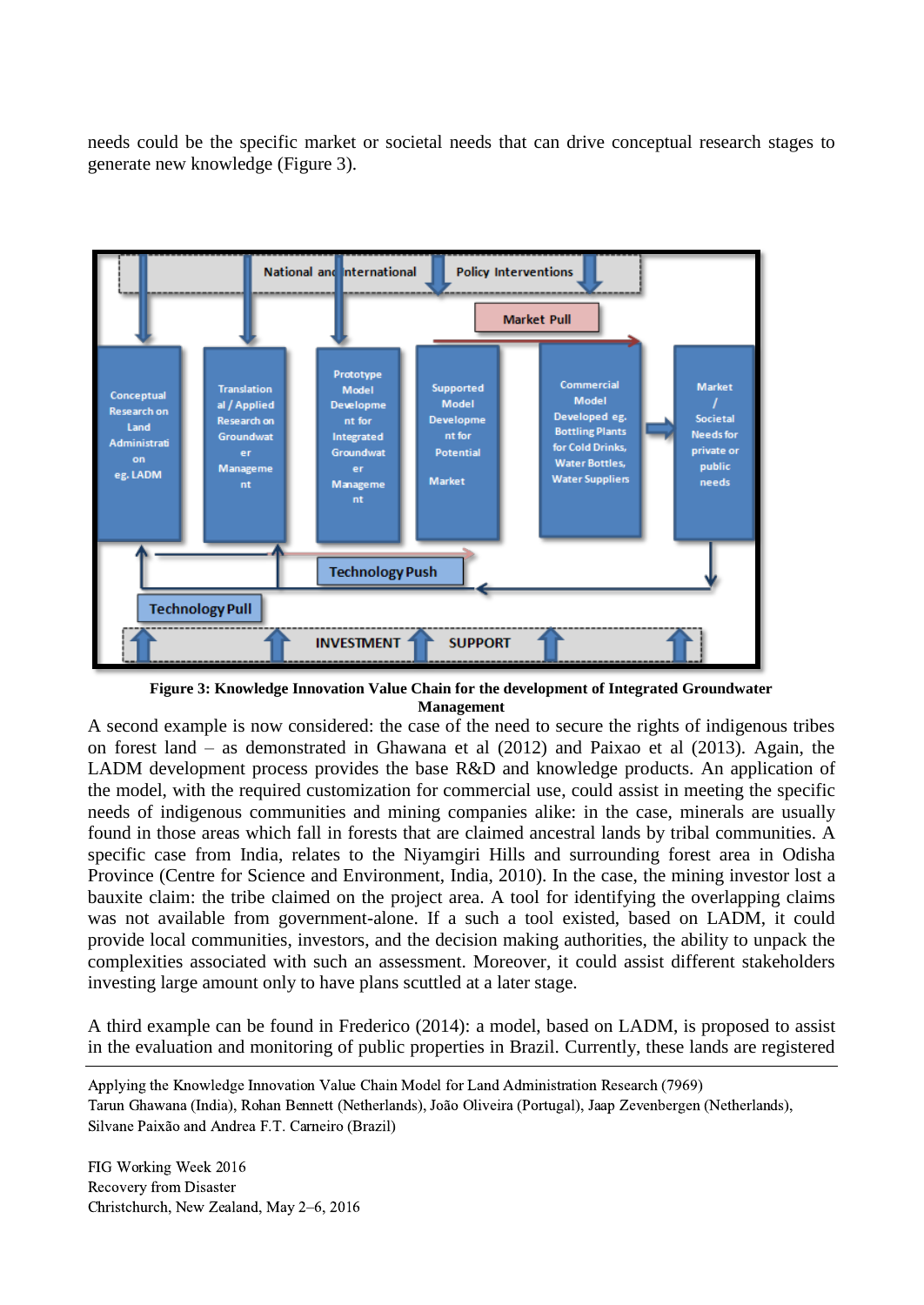in different databases without integration. The proposed research aimed to use the LADM as the basis for an integrated cadastral system. Some of the properties have great economic value that need to be monitored and evaluated continuously, as those properties may have mineral resources or may be expropriated for the implementation of hydropower. Again, along with government, private sector investors would be willing to support the development of a service that enabled transparency in public sector property valuation.

A fourth and final case specifically relates to the development of 3D cadastres. Increased space constraints in highly urbanized areas are creating demands for high-rise buildings of commercial and residential purposes. This is resulting in the creation of 3D ownership volumes for individuals and in common spaces, and thus the societal pull for 3D cadastres. The project 'Modelling 3D Cadastre in Russia', commenced in 2010, demonstrates the converging forces of technology and societal pull in action – particularly in relation to supportive government policies, international coordination, and parallel investment. This Government-to-Government (G2G) project saw Russian and Dutch partners cooperate via the funding support of the Dutch Ministry of Economy, Agriculture and Innovation. The long-term objective was intended to be the introduction of a 3D cadastre in Russia. A pilot investigated potential tools for modeling five 3D-like cases in the area of Nizhny Novgorod – and built from previous R&D on 3D cadastres by the likes of Stoter (2004) and Stoter and van Oosterom (2006). The knowledge products were converted into practical implementations of 3D cadaster objects for a specific national context: technical, institutional, and legal implications of the 3D approach were gleaned. Moving forward, the pilot can be seen as a step along the innovation process building towards a complete 3D cadaster for the context (Vandysheva N. et. al, 2011).

### **CONCLUSIONS AND RECOMMENDATIONS**

Building from the work of Magis and Zevenbergen (2014), we argue that land administration R&D needs to strategically organize itself towards an innovation mindset; one that could be supported via the use of KIVCM as per Allen et al (2008). The simple examples presented here demonstrate how the model can be, and is being, customised and applied to different aspects and applications of the land administration domain. Arguably, the approach would lead to more market oriented and socially demanded land administration solutions. The example related to a LADM-inspired groundwater management system, and previous works relating to approaches for supporting indigenous forestry rights in India, public property management in Brazil, and 3D cadastre development in Russia, demonstrate the potential applications. In each, pre-existing land administration R&D is further developed to support a pressing societal need or pull. KIVCM-styled approaches can ensure land administration R&D remains focused on true societal needs, rather than retreating to the fabled ivory tower. Beyond the examples provided here, the approach can already be seen to be gaining traction in the EU context where many research funding agencies, including components of the EC's flagship Horizon2020 program, routinely require private sector engagement (and financial input), and evidence of multi-stakeholder input in proposal development or research execution. We temper the above claims by noting that a linear innovation model need

Applying the Knowledge Innovation Value Chain Model for Land Administration Research (7969) Tarun Ghawana (India), Rohan Bennett (Netherlands), João Oliveira (Portugal), Jaap Zevenbergen (Netherlands), Silvane Paixão and Andrea F.T. Carneiro (Brazil)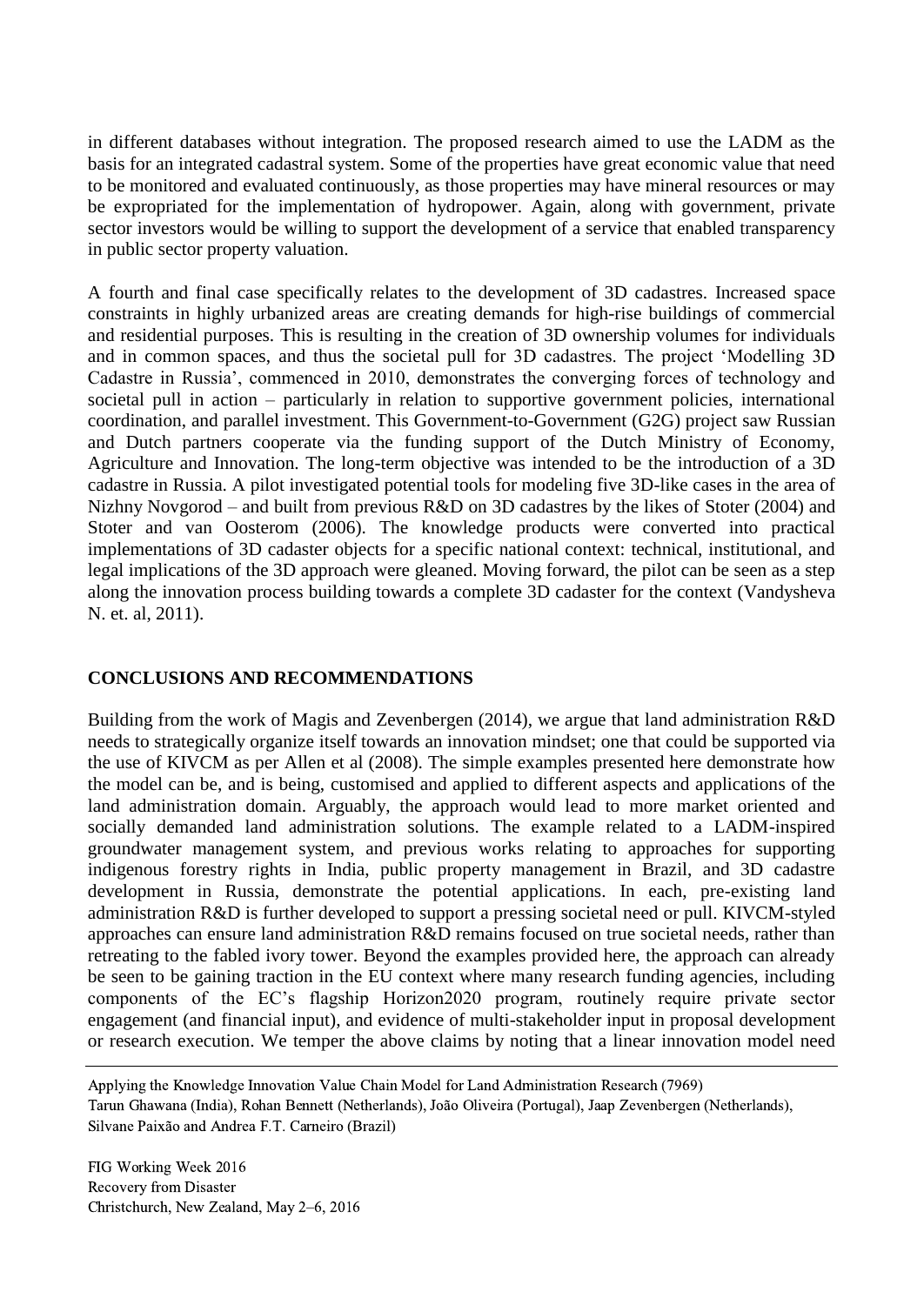not be applied in all cases of land administration research: research without recognizable societal impact at the outset has often led to significant applications decades later. However, in an era where access to research funding is a highly competitive, and citizens and government demand accountability on public spending, the KIVCM does provide land administration researchers a platform upon which to develop innovative and applicable works – at scale – and for immediate use.

### **REFERENCES**

- Allen SR, Hammond GP, McManus MC. Prospects for and barriers to domestic micro generation: a United Kingdom perspective. Applied Energy 2008; 85 (6): 528-544.
- Centre for Science and Environment, India, 2010; A brief report on Ecological and Biodiversity Importance of Niyamgiri Hill and Implications of Bauxite Mining. http://www.indiaenvironmentportal.org.in/content/313660/a-brief-report-onecological-and-biodiversity-importance-of-niyamgiri-hill-and-implications-of-bauxitemining/ (accessed: November 10 2015)
- European Commission; Innovation: How to Convert Research into Commercial Success Story? Part 1: Analysis of EU-funded research projects in the field of industrial technologies, 2013
- Frederico, L.N. Modelagem de Cadastro Territorial Multifinalitário de Bens Imóveis da união de acordo com a LADM 19.152:2012. Master's Thesis. Universidade Federal de Pernambuco. 2014. 112p.
- Ghawana T., Hespanha P. J., Zevenbergen J., 2012; Application of Land Administration domain model to recoginition of Indigenous community rights in Indian Forest Rights Act 2006, FIG International Congress; May 2012, Rome, Italy.
- Greenovate Europe; Website: [http://www.greenovate-europe.eu/innovation-process;](http://www.greenovate-europe.eu/innovation-process) Accessed in: April 2013
- Magis M., Zevenbergen J.; Towards Sustainable Land Administration Systems: Designing For Long-Term Value Creation, 2014; FIG Congress 2014, Kuala Lumpur, Malaysia.
- Vandysheva N., Tikhonov V., Oosterom van P., Stoter J., Ploeger H., Wouters R., and Penkov V.; 2011; 3D Cadastre Modelling in Russia; FIG Working Week 2011, Marrakech, Morocco.
- Paixao S., Hespanha P. J., Ghawana T., Carneiro F.T A., Zevenbergen J., 2013; Modelling Brazilian Indigenous Tribes Land Rights with ISO 19152 LADM; 5th land administration domain model workshop, 2013 Kuala Lumpur, Malaysia.

#### **BIOGRAPHICAL NOTES**

Tarun Ghawana is an MSc in GIS with specialization in natural resource management from International Institute of Geoinformation Science and Earth Observation, The Netherlands. He has executed assignments as a GIS expert in India, Netherlands and Germany on natural resources

Applying the Knowledge Innovation Value Chain Model for Land Administration Research (7969) Tarun Ghawana (India), Rohan Bennett (Netherlands), João Oliveira (Portugal), Jaap Zevenbergen (Netherlands), Silvane Paixão and Andrea F.T. Carneiro (Brazil)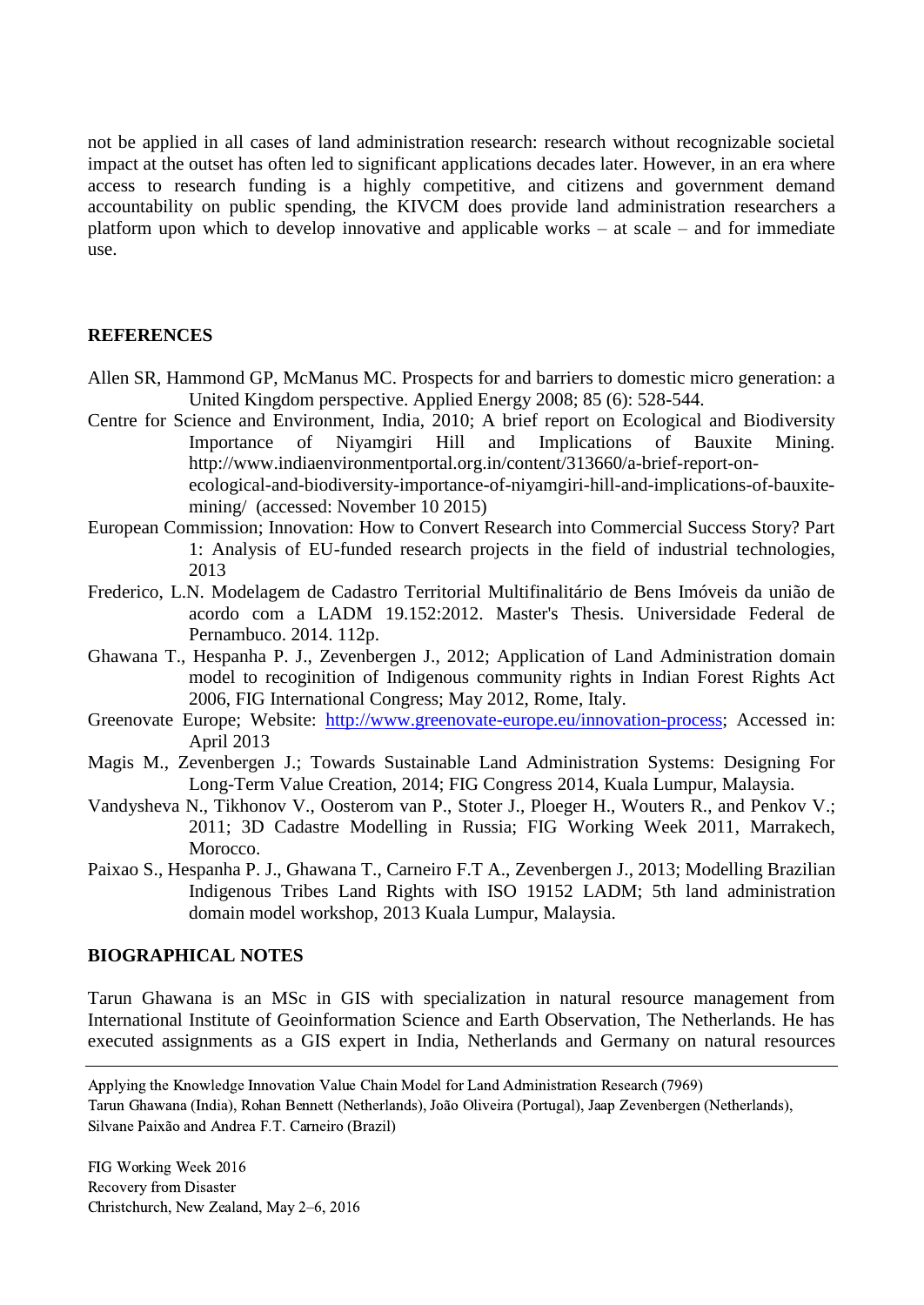management projects with academic as well as private consultancies. His area of expertise includes spatial analysis and spatial data modeling in particular for natural resource applications. He was involved in Indian NSDI for Department of Science and Technology, India. Currently, he is an external Researcher with Integrated Spatial Analytics Consultants, a multidisciplinary firm which is based in India.

Rohan Bennett is an Assistant Professor working in Land Administration. He holds a PhD in Land Administration from the University of Melbourne. He also holds degrees in Engineering (Geomatics) Science (Information Systems) from the same institution. From the University of Twente he holds a university teaching qualification. His research focuses on supporting concerns relating to food security, 'land grabbing', and climate change – through technological developments in cadastres. He is currently working on design elements including crowd sourced cadastres, the global cadastres, and green cadastres – and the process of land consolidation.

João Paulo Hespanha holds a PhD in Cadastral Systems Modeling of the Delft University of Technology (The Netherlands). Previously (1992) he has done an MSc on Geoinformation Production at the Faculty of Geoinformation Science and Earth Observation from the University of Twente (The Netherlands). From 1997 he is an adjunct professor at the Technology and Management Polytechnic School of Águeda, University of Aveiro, Portugal. He has been involved in lecturing and research projects on Cadastre .

Andrea F.T. Carneiro is a Professor in the Land Administration at the Dept. of Cartography Engineering at Federal University of Pernambuco (UFPE), Brazil. Her emphases are on rural and urban cadastral systems, land registration and cadastral surveying. Author of dozens of papers and book chapters in land registration and cadastre and a book, she also has been participating as editorial board in Brazilian technical journal. She was member of the development of the Law# 10.267/2001, the implementation of National Cadastre of Rural Properties (CNIR) and development of the law to guide the urban cadastre in Brazil committees. She have been working actively with international projects and working groups.

Silvane Paixão holds PhD in Land Administration and Land Information Management with emphases in Brazilian Rural Cadastral System. She had published some papers about the Brazilian land administration issues. She has worked as a GIS expert in Brazil in projects related to the poverty, community development, health and urban planning. Dr. Paixão taught cadastral survey at Federal University of Pernambuco (UFPE), Brazil and was teacher assistant at University of New Brunswick (UNB) – Canada in disciplines related to Land Administration and Land Economics. Currently, she is working as Project Coordinator and GIS Analyst for the Faculty of Medicine – Dalhousie University.

Applying the Knowledge Innovation Value Chain Model for Land Administration Research (7969) Tarun Ghawana (India), Rohan Bennett (Netherlands), João Oliveira (Portugal), Jaap Zevenbergen (Netherlands), Silvane Paixão and Andrea F.T. Carneiro (Brazil)